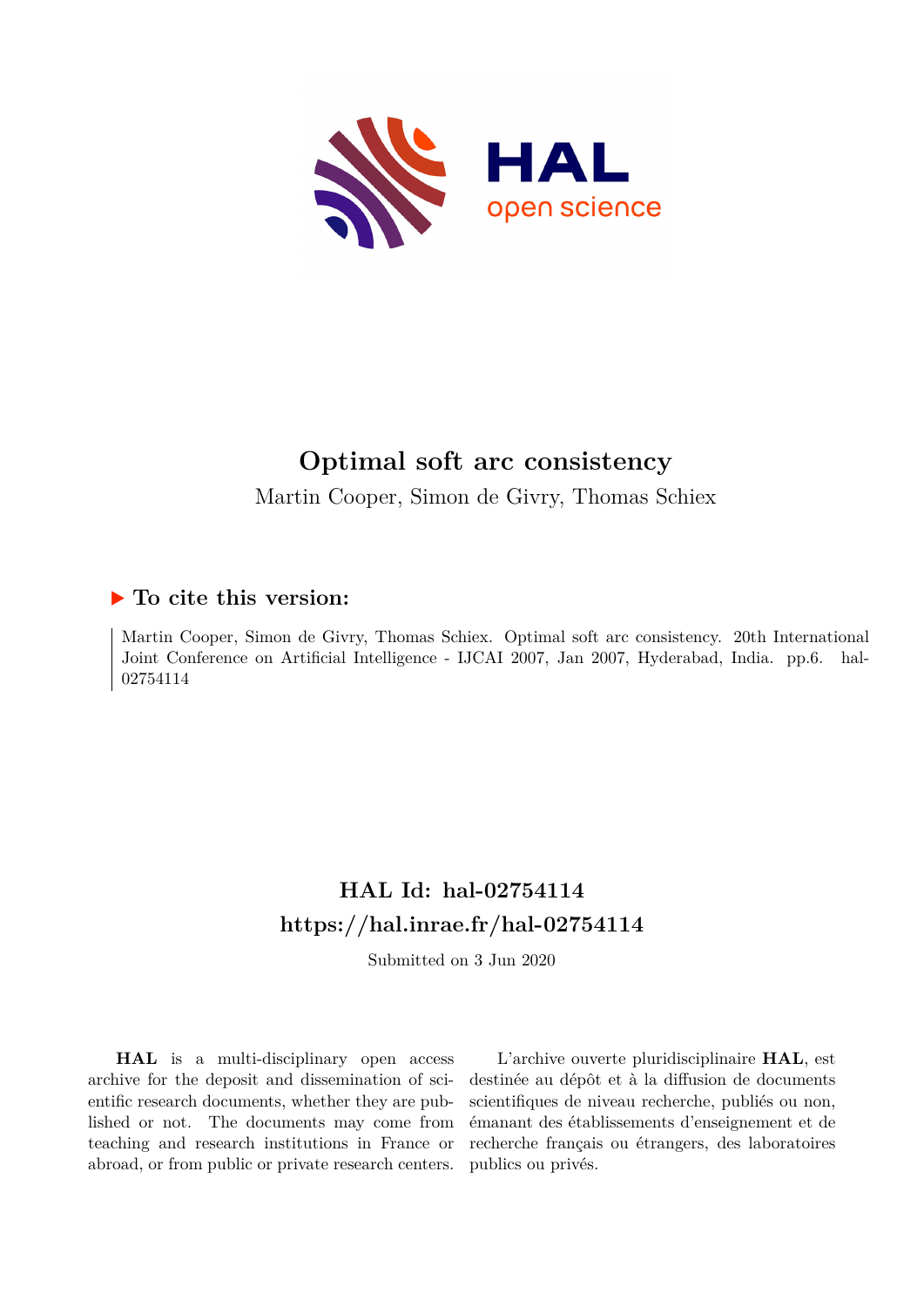### Optimal Soft Arc Consistency

M.C. Cooper IRIT, Univ. Toulouse III, France cooper@irit.fr

#### **Abstract**

The Valued (VCSP) framework is a generic optimization framework with a wide range of applications. Soft arc consistency operations transform a VCSP into an equivalent problem by shifting weights between cost functions. The principal aim is to produce a good lower bound on the cost of solutions, an essential ingredient of a branch and bound search.

But soft AC is much more complex than traditional AC: there may be several closures (fixpoints) and finding the closure with a maximum lower bound has been shown to be NP-hard for integer costs [Cooper and Schiex, 2004].

We introduce a relaxed variant of soft arc consistency using rational costs. In this case, an optimal closure can be found in polynomial time. Furthermore, for finite rational costs, the associated lower bound is shown to provide an optimal arc consistent reformulation of the initial problem.

Preliminary experiments on random and structured problems are reported, showing the strength of the lower bound produced.

#### 1 Introduction

The Valued Constraint Satisfaction Problem [Schiex *et al.*, 1995] is a generic cost function optimization framework with many applications. A VCSP is defined by a set of variables with finite domains and a set of local cost functions (soft constraints) which associate costs to tuples. The goal is then to find an assignment to all variables with a minimum combined cost. Costs from different constraints are combined with a domain dependent operator ⊕. In this paper, we focus on Weighted CSP (WCSP) where costs are natural numbers, combined by addition. This VCSP sub-case has been shown to capture the essential complexity of non-idempotent VCSP in [Cooper, 2005] and has a lot of direct applications in domains such as *resource allocation*, *combinatorial auctions*, *bioinformatics*, *probabilistic reasoning*, *graph theory*...

Following the initial definition of arc consistency for non idempotent operators in [Schiex, 2000], local consistency is now considered as a crucial mechanism for solving WC-SPs. Based on iterated integer cost movements between cost

S. de Givry and T. Schiex INRA, Applied Math. & CS Dept., France {degivry,tschiex}@toulouse.inra.fr

functions of different arities which preserve problem equivalence, local consistency offers all the services of local consistency in classical CSP. It is specifically capable of producing strong incrementally maintained lower bounds which are crucial for efficient branch and bound search. It is however plagued by the absence of uniqueness of the fixpoint (so-called arc consistent closure) and by the fact that finding a closure which maximizes the lower bound is an NP-hard problem [Cooper and Schiex, 2004]. This has led to the definition of a large number of variants of arc consistency (directional [Cooper, 2003], existential [Larrosa *et al.*, 2005], cyclic [Cooper, 2004]...), each using different strategies to try to get closer to an optimal closure.

In this paper, we show that by relaxing the condition that costs be integers and by allowing simultaneous cost movements between cost functions, it is possible to define a new class of local consistency such that finding an optimal closure is a polynomial time problem. On a large class of problems, we show that the lower bound produced is always better than the previous integer arc consistency variants and provides an optimal reformulation of the initial problem.

Beyond a better understanding of local consistency in WC-SPs, preliminary experiments of Optimal Soft Arc Consistency on random and structured WCSPs show that it may also be used in practice as a preprocessing algorithm.

#### 2 Preliminaries

*Valued* CSP extends the CSP framework by associating *costs* to tuples [Schiex *et al.*, 1995]. In general, costs are specified by means of a so-called *valuation structure* defined as a triple  $S = (E, \oplus, \succeq)$ , where E is the set of costs totally ordered by  $\succ$ . The maximum and a minimum costs are noted  $\top$  and  $\perp$ , respectively.  $\oplus$  is a commutative, associative and monotonic operation on E used to combine costs.  $\perp$  is the identity element and  $\top$  is absorbing.

Weighted CSPs (WCSP) form a specific subclass of valued CSP that relies on a specific valuation structure  $S(k)$ .

**Definition 2.1**  $S(k)$  *is a triple*  $({0, 1, \ldots, k}, \oplus, \geq)$  *where,* 

- $k \in \{1, ..., \infty\}$ .
- $\oplus$  *is defined as*  $a \oplus b = \min\{k, a + b\}$
- ≥ *is the standard order among numbers.*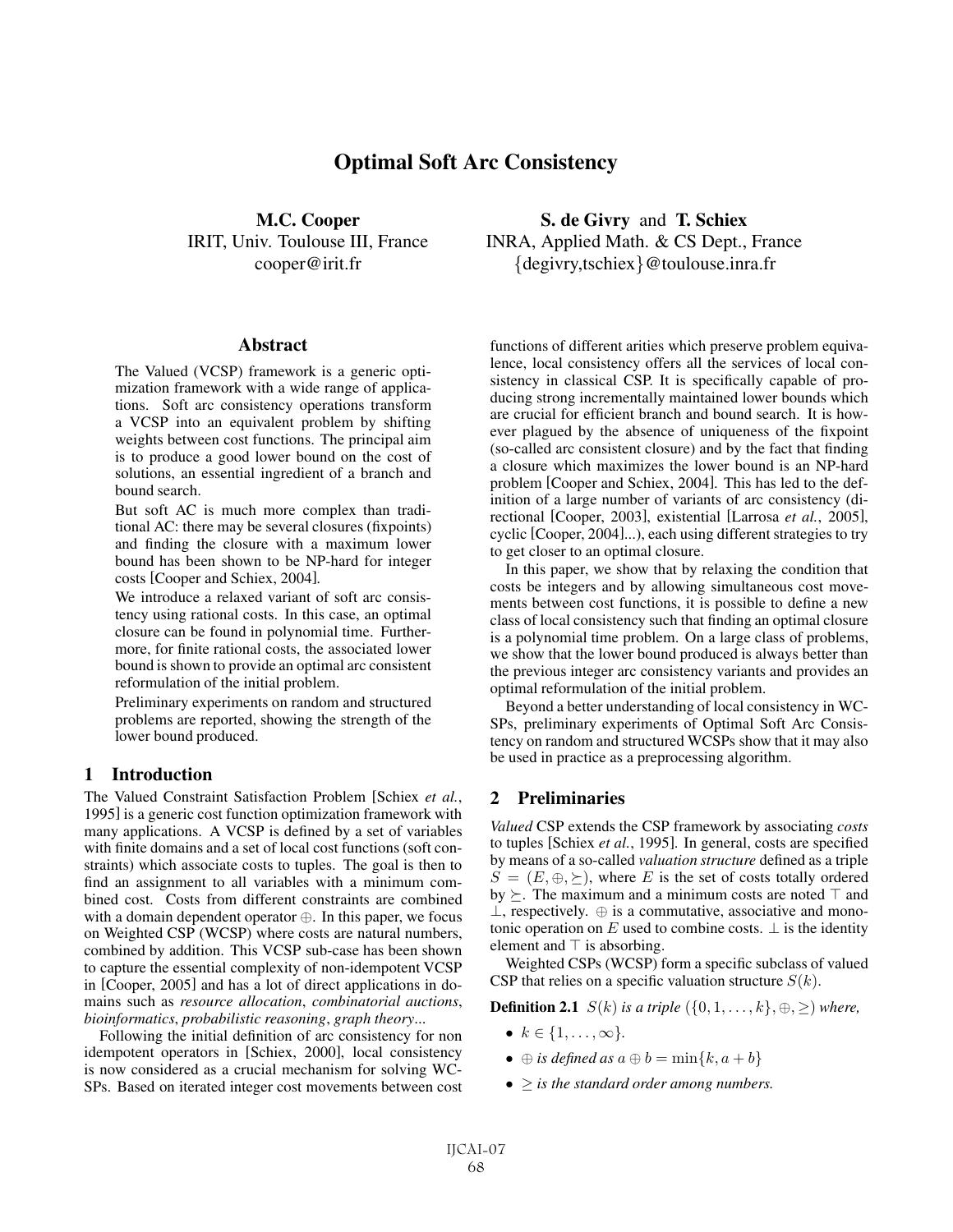Observe that in  $S(k)$ , we have  $0 = \perp$  and  $k = \top$ . k may be either finite or infinite.

A WCSP P is defined by  $P = (X, D, C, k)$ . The valuation structure is  $S(k)$ . X and D are sets of variables and domains, as in a standard CSP. For a set of variables  $S \subset X$ , we note  $\ell(S)$  the set of tuples over S. C is a set of cost functions. Each cost function (or soft constraint)  $c_S$  in  $C$  is defined on a set of variables  $S$  called its scope. A cost function  $c_S$  assigns costs to assignments of the variables in  $S$  i.e.:  $c_S : \tilde{\ell}(S) \to \{0, \ldots, k\}$ . For simplicity, we assume that every constraint has a different scope. For binary and unary constraints, we use simplified notations: a binary soft constraint between variables i and j is denoted  $c_{ij}$ . A unary constraint on variable  $i$  is denoted  $c_i$ . We assume the existence of a unary constraint  $c_i$  for every variable, and a *zero*-arity constraint, noted  $c_{\emptyset}$  (if no such constraint is defined, we can always define *dummy* ones  $c_i(a) = 0, \forall a \in D_i$  and  $c_{\emptyset} = 0$ .

When a constraint  $c_S$  assigns cost  $\top = k$  to a tuple t, it means that  $c_S$  forbids t, otherwise t is permitted by  $c_S$  with the corresponding cost. The *cost* of a complete tuple  $t$  in a WCSP P, noted  $V_P(t)$ , is the sum of all costs:

$$
\mathcal{V}_P(t) = \sum_{c_S \in C} c_S(t[S])
$$

where  $t[S]$  denotes the usual projection of a tuple on the set of variables S. A complete assignment is feasible if it has a cost less than  $k$  and optimal if there are no complete assignment with a lower cost. The problem is to find a complete optimal assignment (NP-hard).

We say that two WCSPs  $P$  and  $P'$  defined over the same variables are equivalent if they define the same global cost function, i.e.  $V_P$  and  $V_{P'}$  are identical.

#### 3 Node and arc consistencies

Local consistency algorithms are characterized by the fact that they reason at a subproblem level and that they preserve equivalence. This is captured by the following notion:

Definition 3.1 *For a valued CSP with a set of variables* X*, an* equivalence preserving transformation *(EPT) on*  $W \subseteq X$ *is an operation which transforms cost functions whose scope is included in* W *to produce an equivalent valued CSP.*

In WCSP, basic EPT move costs between cost functions in order to preserve the equivalence of the problem. To move costs, it is necessary to be able to subtract costs from its origin. This is done using the  $\ominus$  operation defined as:

$$
a \ominus b = \left\{ \begin{array}{rcl} a - b & : & a \neq k \\ k & : & a = k \end{array} \right.
$$

Although we restrict our presentation to WCSPs for the sake of simplicity, we remind the reader that such a pseudodifference operator exists in a large class of VCSPs (fair VCSP [Cooper and Schiex, 2004]).

Algorithm 1 gives two elementary EPT. Project works in the scope of a single constraint  $c_S$ . It moves an amount of cost  $\alpha$  from  $c_S$  to a unary cost function  $c_i, i \in S$ , for a value  $a \in d_i$ . If the cost  $\alpha$  is negative, cost moves from



Figure 1: A simple WCSP and two arc consistent closures.

the unary cost function  $c_i$  to the cost function  $c_S$ . To guarantee that the problem obtained after each application is valid, one must guarantee that its cost functions remain in the valuation structure. To avoid negative costs, one must have  $-c_i(a) \leq \alpha \leq \min_{t \in \ell(S), t[\{i\}]=a} \{c_S(t)\}$ . Similarly, Projectional propertional system is the projection of the set of the set of the set of the set of the set of the set of the set of the set of the set of the set of the tUnary works on a subproblem defined just by one variable  $i \in X$ . It moves a cost  $\alpha$  from the unary cost function  $c_i$  to the nullary cost function  $c_{\emptyset}$  (with  $-c_{\emptyset} \leq \alpha \leq \min_{a \in d_i} \{c_i(a)\}\$ in order to get a valid WCSP).

| Algorithm 1: Project and Unary Project for soft arc and |
|---------------------------------------------------------|
| node consistency enforcing                              |

**Procedure Project** $(c_S, i, a, \alpha)$  $c_i(a) \leftarrow c_i(a) \oplus \alpha;$ **foreach** ( $t \in \ell(S)$  such that  $t[\lbrace i \rbrace] = a$ ) **do**  $c_S(t) \leftarrow c_S(t) \ominus \alpha;$ 

**Procedure UnaryProject** $(i, \alpha)$  $c_{\emptyset} \leftarrow c_{\emptyset} \oplus \alpha;$ foreach ( $a \in d_i$ ) do  $c_i(a) \leftarrow c_i(a) \ominus \alpha;$ 

A variable  $i$  is said to be node consistent [Larrosa, 2002] if 1) for all values  $a \in d_i$ ,  $c_i(a) \oplus c_{\emptyset} \neq k$ , 2) there exists a value  $b \in d_i$  such that  $c_i(b)=0$ . A WCSP is node consistent (NC) if every variable is node consistent.

Stronger arc level consistencies rely on the notion of *support*. For simplicity, we introduce these notions for binary WCSP but most have been generalized to arbitrary arities (see [Cooper and Schiex, 2004]). A value  $b \in d_i$  is a support for a value  $a \in d_i$  along  $c_{ij}$  if  $c_{ij}(a, b) = 0$ .

Variable *i* is arc consistent if every value  $a \in d_i$  has a support in every constraint  $c_{ij} \in C$ . A WCSP is arc consistent (AC) if every variable is arc and node consistent.

When a value  $(i, a)$  has no support on a constraint, one can create one using the Project operation. This is exemplified in Figure 1a. This WCSP has two variables with 2 values a and b. Vertices, representing values, can be weighted by unary costs. An edge connecting two values represents a cost of 1. If two values are not connected, it means that the corresponding cost is 0. Notice that value  $(1, b)$  has no support on variable 2. We can apply  $\text{Project}(c_{12}, 1, b, 1)$ . This creates a unary cost of 1 for  $(1, b)$  which is now AC. Applying UnaryProject $(1, 1)$  on the resulting WCSP (Figure 1b) makes the problem AC and increases  $c_{\emptyset}$  by 1.

But a different sequencing may lead to a different result. If we first note that value  $(2, a)$  has no support on  $c_{12}$  and apply Project( $c_{12}$ , 2, a, 1), we get the problem in Figure 1c. It is now AC, but the lower bound  $c_{\emptyset}$  is 0.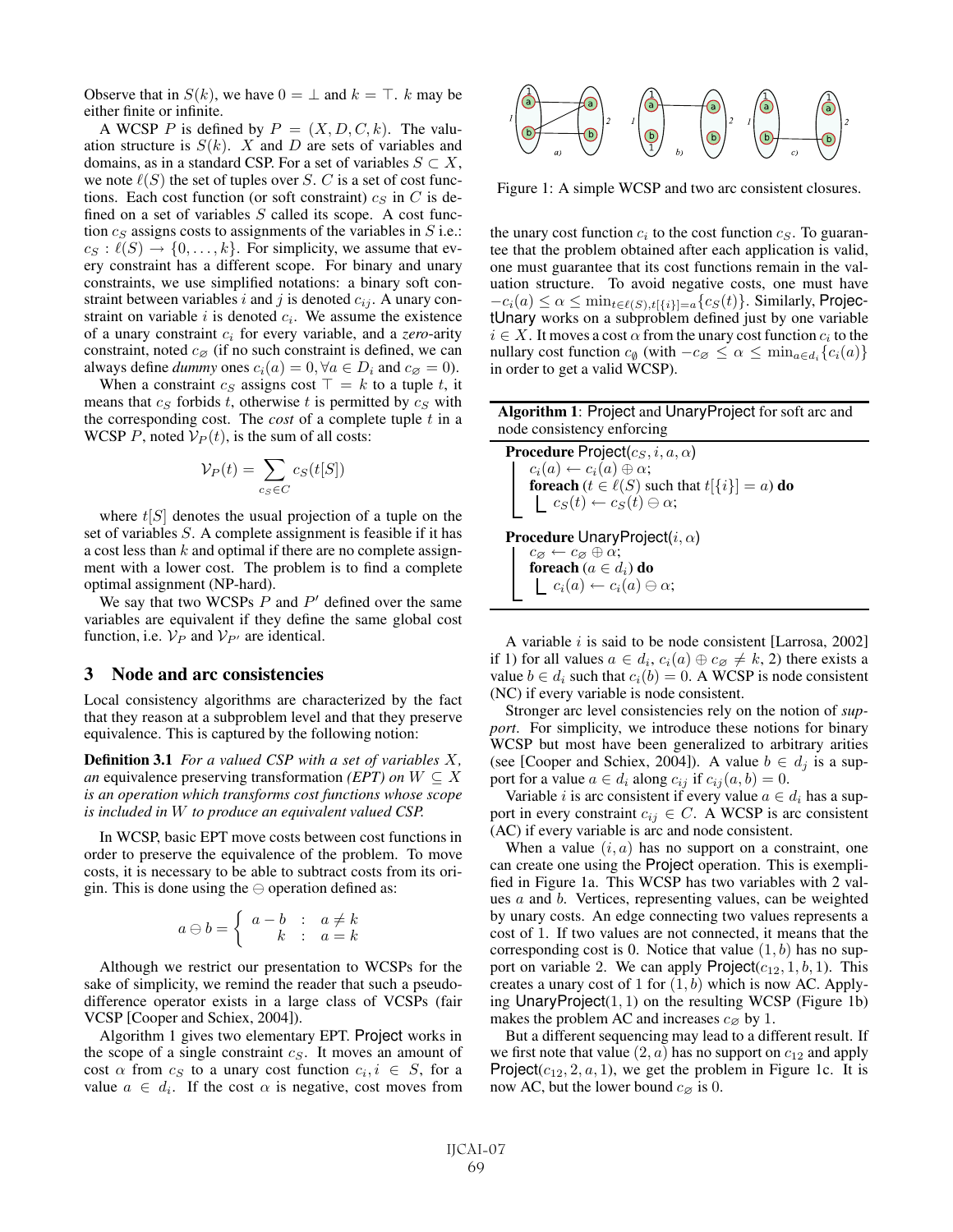Given an initial WCSP  $P$ , any WCSP obtained from  $P$ by iterated applications of Project and UnaryProject with a positive integer  $\alpha$  until a fixpoint is reached is called an arc consistent closure of  $P$ . An AC closure of a WCSP  $P$  is optimal if it has the maximum lower bound  $c_{\varnothing}$  among all AC closures of  $P$ . [Cooper and Schiex, 2004] showed that finding an optimal AC closure for a WCSP is an NP-hard problem.

Alternative definitions of AC have therefore been proposed. They exploit the notion of *full support*. b is a full support for a on  $c_{ij}$  if  $c_{ij}(a, b) \oplus c_j(b) = 0$ . Replacing the notion of support by the stronger notion of full supports in AC is attractive but the corresponding property cannot be enforced [Schiex, 2000]. Restricted versions must be used.

Given a variable ordering  $\lt$ , variable *i* is directional arc consistent (DAC) if every value  $a \in d_i$  has a full support in every constraint  $c_{ij} \in C$  such that  $j > i$ . A WCSP is DAC if every variable is DAC and node consistent. It is full directional arc consistent (FDAC) if it is AC and DAC. Several heuristics for ordering variables in FDAC have been tried [Heras and Larrosa, 2006a].

Variable i is existential arc consistent [Larrosa *et al.*, 2005] if there exists  $a \in d_i$  such that  $c_i(a) = 0$  and a has a full support on every constraint  $c_{ij}$ . A WCSP is existential arc consistent (EAC) if every variable is EAC and node consistent. It is existential directional arc consistent (EDAC) if it is EAC, and FDAC. All these definitions can be seen as well defined polynomial time heuristics trying to get closer to the optimal closure, but without any guarantee.

#### 4 Optimal arc consistency

From now on, we relax the definition of WCSP by allowing rational costs. This mean we use the new valuation structure  $S_{\mathbb{O}}(k) = ([0, k], \oplus, \geq)$  where  $[0, k]$  denotes the set of rational numbers (elements of  $\mathbb{Q}$ ) between (and including) 0 and k.

Definition 4.1 *Given a WCSP* P*, a Soft Arc Consistent (SAC) Transformation is a set of soft arc consistency operations Project and UnaryProject which, when applied simultaneously, transform* P *into a valid WCSP.*

Note that in this definition there is no precondition on the costs moved individually by each EPT application. We just want the final equivalent WCSP to be valid (with positive rational costs): this also guarantees that  $c_{\varnothing}$  is a lower bound of the optimal cost. Previously, [Affane and Bennaceur, 1998] proposed to split integer costs by propagating a fraction  $w_{ij}$ of the binary constraint  $c_{ij}$  towards variable i and the remaining fraction  $1 - w_{ij}$  towards j (where  $0 \leq w_{ij} \leq 1$ ), suggested determining optimal  $w_{ij}$  but just used  $w_{ij} = \frac{1}{2}$ . [Bennaceur and Osamni, 2003] further suggested to use different weights  $w_{iajb}$  for every pair of values  $(a, b) \in d_i \times d_j$ . It turns out that using one weight for each triple  $(i, j, a)$  where  $a \in d_i$ , allows us to find optimal weights in polynomial time.

**Theorem 4.2** *If the valuation structure*  $S_{\mathbb{Q}}(\infty)$  *is used, then it is possible to find in polynomial time a SAC transformation of* P which maximizes the lower bound  $c_{\varnothing}$  provided the arity *of the constraints in* P *is bounded.*

Proof: Assume first as in [Cooper, 2003] that all infinite costs have been propagated using standard generalized AC [Mohr and Masini, 1988]. Then only finite costs can be further propagated by Project and UnaryProject. We then want to determine a set of SAC operations which, when applied simultaneously, maximize the increase in  $c_{\varnothing}$ . For each  $c_S \in C$  with  $|S| > 1$ , and for every variable  $i \in S$ , let  $p_{i,a}^S$ be the amount of cost projected from  $c_S$  to  $c_i(a)$  (remember that costs moved from  $c_i(a)$  to  $c_s$  are counted as negative in **Project**). Let  $u_i \geq 0$  be the amount of cost projected by UnaryProject from  $c_i$  to  $c_{\varnothing}$ . Thus the problem is to maximize  $\sum_i u_i$  while keeping the WCSP valid (no negative cost appears) i.e.:

$$
\forall i \in X, \forall a \in d_i, \quad c_i(a) - u_i + \sum_{(c_S \in C), (i \in S)} p_{i,a}^S \ge 0
$$
  

$$
\forall c_S \in C, |S| > 1, \forall t \in \ell(S) \quad c_S(t) - \sum_{i \in S} p_{i,t[\{i\}]}^S \ge 0
$$

All inequalities for which  $c_i(a) = \top = \infty$  or  $c_s(t) = \top$  can be ignored since they are necessarily satisfied. The remaining inequalities define a linear programming problem over Q with  $O(ed + n)$  variables which can be solved in polynomial time [Karmarkar, 1984].

A local version of the above theorem, limited to subproblems of 3 variables, is actually the basis of the algorithm enforcing 3-cyclic consistency [Cooper, 2004]. In our case, a problem will be called Optimal Soft Arc Consistent (OSAC) when  $c_{\emptyset}$  cannot be improved as above. Obviously, in  $S_{\mathbb{Q}}(\infty)$ , OSAC is stronger than AC, DAC, FDAC or EDAC.

Note that if  $k < \infty$ , things get more involved since an increase in  $c_{\emptyset}$  can, through node consistency, lead to the deletion of values, thus requiring a new optimization. Because value deletion cannot occur more than nd times, this is still polynomial time but the proof of optimality of the final closure is an open question.



To better understand how OSAC works, consider the 4 variable WCSP on the left. All unary costs are equal to 0. All edges represent a unit cost, omitted for clarity.  $c_{\varnothing}$ is assumed to be 0. None of the basic EPTs can transform the problem into a valid one. However, we may simultaneously perform the following operations:

- 1. Project( $c_{23}$ , 2, c, -1): we move (a virtual) cost of 1 from value  $(2, c)$  to 3 pairs inside  $c_{23}$ .
- 2. Project( $c_{23}$ , 3,  $a$ , 1), Project( $c_{23}$ , 3,  $b$ , 1): this moves two unary costs of 1 to  $(3, a)$  and  $(3, b)$ .
- 3. Project( $c_{34}$ , 3,  $a$ , -1), Project( $c_{31}$ , 3,  $b$ , -1): these two unary costs are moved inside  $c_{34}$  and  $c_{31}$  respectively.
- 4. Project( $c_{34}$ , 4, c, 1): this moves a unary cost of 1 to  $(4, c).$
- 5. Project( $c_{31}$ , 1, a, 1), Project( $c_{31}$ , 1, c, 1): this moves two unary costs of 1 to  $(1, c)$  and  $(1, a)$ .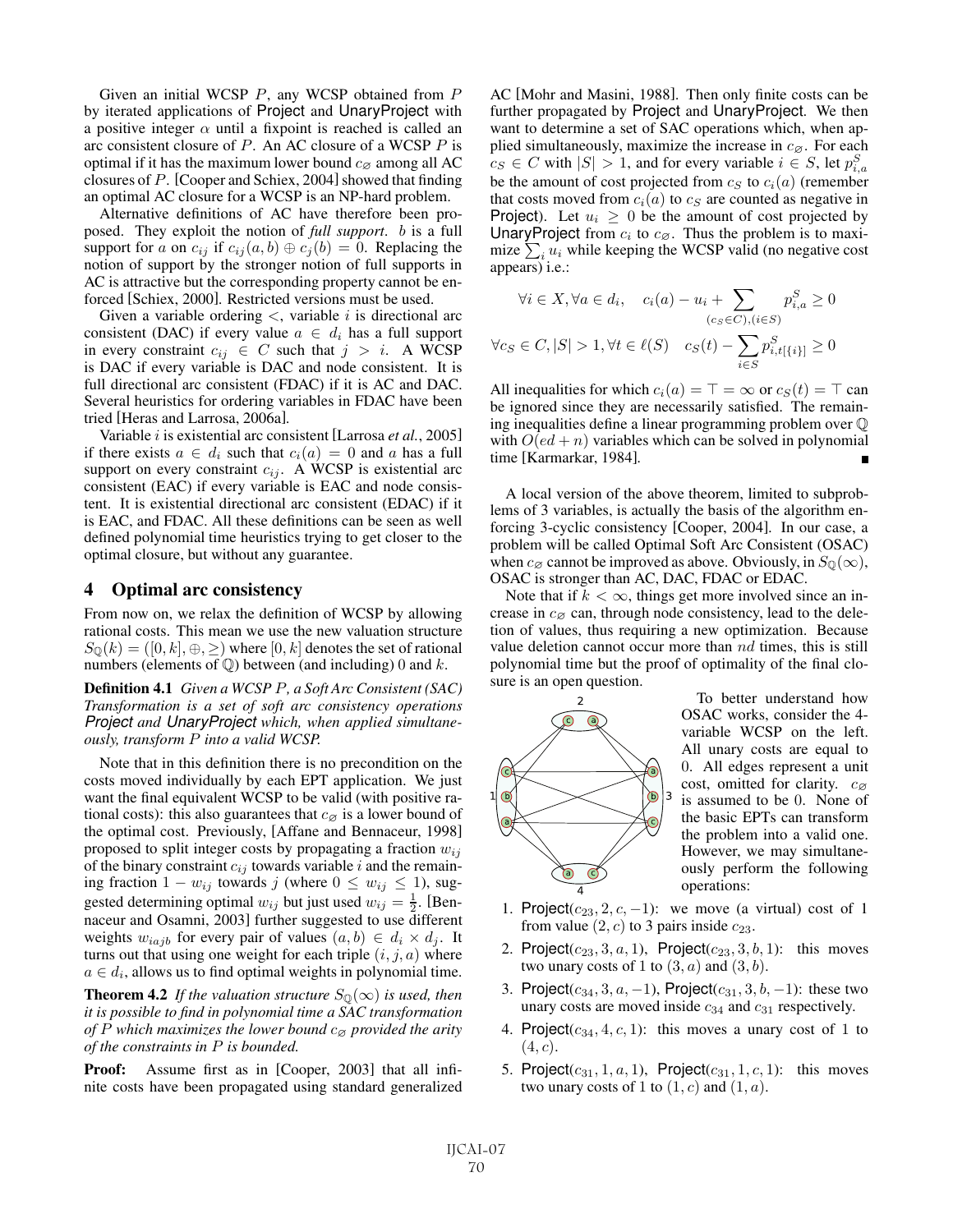- 6. Project( $c_{12}$ , 1,  $a$ , -1), Project( $c_{12}$ , 2,  $c$ , 1): we reimburse our initial loan on value  $(c, 2)$ .
- 7. Project( $c_{14}$ , 1,  $c$ , -1), Project( $c_{14}$ , 4,  $a$ , 1): we send a unary cost to value  $(4, a)$ .



Finally, the application of  $\text{UnaryProject}(4, 1)$  yields the problem above with a lower bound  $c_{\emptyset} = 1$ . This set of EPT corresponds to a solution of the previous linear programming problem where  $p_{2c}^{23} = p_{3a}^{34} = p_{3b}^{31} = p_{1a}^{12} = p_{1c}^{14} = -1$  and  $p_{3a}^{23} = p_{3b}^{34} = p_{1a}^{31} = p_{1c}^{11} = p_{2c}^{12} = p_{4a}^{14} = u_4 = 1$  (all other variables being equal to 0).

#### 5 Properties

Theorem 4.2 shows that on  $S_{\mathbb{Q}}(\infty)$ , OSAC always provides an optimal lower bound using only a set of arc level preserving operations. Actually, one can prove that for a large class of WCSP the final problem obtained is an optimal reformulation of the problem using the initial set of scopes.

**Definition 5.1** *A WCSP P is* in-scope  $c_{\emptyset}$ -irreducible *if there is no equivalent WCSP* Q *with the same set of constraint* scopes as P and such that  $c_{\varnothing}^Q > c_{\varnothing}^P$  (where  $c_{\varnothing}^P$ ,  $c_{\varnothing}^Q$  are the *nullary constraints in* P*,* Q*).*

**Theorem 5.2** *Let P be a WCSP over*  $S_0(\infty)$  *using only finite costs. If no SAC transformation applied to* P *produces a WCSP* Q with  $c_{\varnothing}^Q > c_{\varnothing}^P$ , then P is in-scope  $c_{\varnothing}$ -irreducible.

Proof: This is a direct consequence of Lemma 5.2 in [Cooper, 2004].

Thus, for finite rational costs, OSAC can be used to establish in-scope  $c_{\emptyset}$ -irreducibility. This naturally does not work when infinite costs (hard constraints) exist. The 3-clique 2 coloring problem is inconsistent and is therefore equivalent to the same problem with just  $c_{\emptyset}$  set to  $\top$  but no SAC transformation can be applied to this WCSP.

Naturally, higher-order consistencies which may change scopes could provide possibly stronger lower bounds: soft 3-consistency [Cooper, 2005] or soft path inverse consistency [Heras and Larrosa, 2006b] applied to the previous 2 coloring problem would detect infeasibility.

#### 6 Experiments

We applied OSAC during preprocessing. The linear programming problem defined by OSAC was solved using ILOG CPLEX version 9.1.3 (using the barrier algorithm). The lower bound produced is then compared to the lower bound produced by EDAC.

The first set of instances processed are random Max-CSP created by the *random vcsp* generator<sup>1</sup> using the usual four parameters model. The aim here is to find an assignment that minimizes the number of violated constraints. Four different categories of problems with domain size 10 were generated following the same protocol as in [Larrosa *et al.*, 2005]: sparse loose (SL, 40 var.), sparse tight (ST, 25 var.), dense loose (DL, 30 var.) and dense tight (DT, 25 var.) (see the Benchmarks section of [de Givry *et al.*, 2006b]).

|                | SL           | <b>ST</b> | DL           | DT    |
|----------------|--------------|-----------|--------------|-------|
| Optimum   2.84 |              | 19.68     | 2.22         | 29.62 |
| EDAC lb.       |              | 4.26      |              | 9.96  |
| OSAC lb.       | $\mathbf{0}$ | 12.30     | $\mathbf{0}$ | 19.80 |

Samples have 50 instances. The table above shows respectively the average optimum value, the average values of the EDAC lower bound and the average value of the OSAC lower bound. On loose problems, OSAC and EDAC leave the lower bound unchanged. This shows that higher level local consistencies are required here. However for tight problems, OSAC is extremely powerful, providing lower bounds which are sometime three times better than EDAC.

The second set of benchmarks is defined by open instances of the Radio Link Frequency Assignment Problem of the CELAR [Cabon *et al.*, 1999]. 2 These problems have been extensively studied (see http://www.zib.de/fap/problems/CALMA) but the gap between the best upper bound (computed by local search methods) and the best lower bound (computed by exponential time algorithms) is not closed. The problem considered are the scen0{7,8}reduc.wcsp and graph1{1,3}reducmore.wcsp which have already been through different strong preprocessing (see the Benchmarks section in [de Givry *et al.*, 2006b]).

|                   | scen07  | scen08 | graph11 | graph13 |
|-------------------|---------|--------|---------|---------|
| Total # of values | 4824    | 14194  | 5747    | 13153   |
| Best known ub     | 343592  | 262    | 3080    | 10110   |
| Best known lb     | 300000  | 216    | 3016    | 9925    |
| EDAC lb           | 10000   | 6      | 2710    | 8722    |
| OSAC lb           | 31453.1 | 48     | 2957    | 9797.5  |
| Cpu-time          | 3530"   | 6718"  | 492"    | 6254"   |

As the table above shows, OSAC offers substantial improvements over EDAC, especially on the graph11 and graph13 instances. For these instances, the optimality gap  $\frac{UB-OSAC}{UB}$  is reduced to 4% and 3% respectively. The polynomial time lower bounds obtained by OSAC are actually close to the best known (exponential time) lower bounds. The cpu-time show the cpu-time for computing the OSAC lower bound.

To actually assess the practical interest of OSAC for preprocessing, we tried to solve problems where OSAC was effective: tight problems. The difficulty here lies in the fact

 $2$ We would like to thank the french Centre Electronique de l'Armement for making these instances available.

<sup>&</sup>lt;sup>1</sup>www.inra.fr/mia/T/VCSP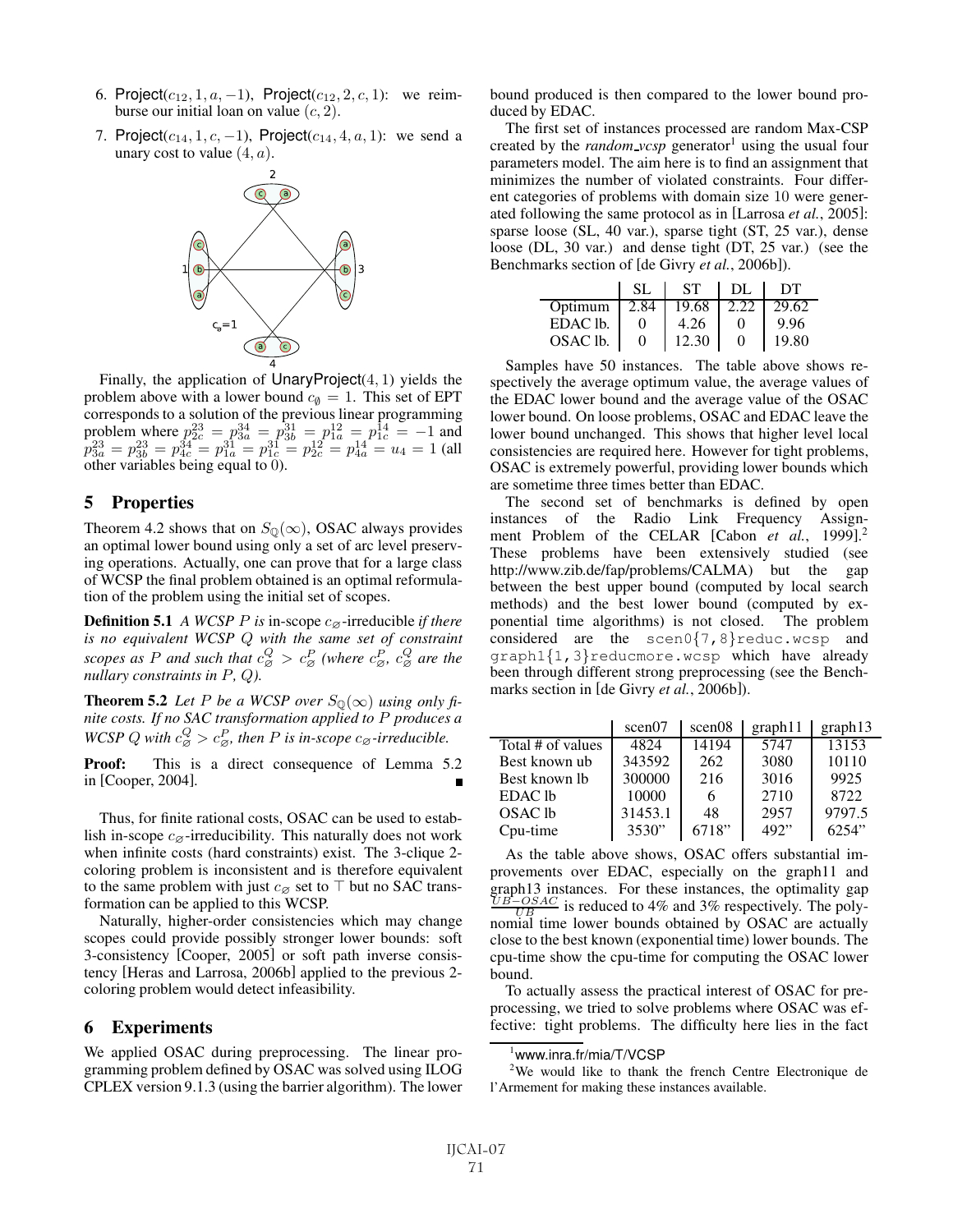that CPLEX is a floating point solver while the open source WCSP solver used (toolbar, section Algorithms in [de Givry *et al.*, 2006b]) deals with integer costs. To address this issue, we use "fixed point" costs: for all WCSP considered, we first multiply all costs by a large integer constant  $\lambda = 1,000$ , and then solve the linear programming problem defined by OSAC using integer variables (instead of floating point). The first integer solution found is used. The resulting problem has integer costs and can be tackled by toolbar<sup>3</sup>. This means that we shift from a polynomial problem to an NP-hard one. In practice, we found that the problems obtained have a very good linear continuous relaxation and are not too expensive to solve as integer problems. Using a polytime rational LP solver would allow time complexity to remain polynomial.



The Figure above reports cpu-time (up) and size of the tree search (down) for dense tight problems of increasing size. The time limit was set to 1800". Four cpu-times are reported: (1) OSAC LP: time taken by CPLEX to solve the first linear relaxation (2) OSAC MIP: time taken to get the first integer solution, (3) MEDAC: time taken to solve the original problem by maintaining EDAC [Larrosa *et al.*, 2005] in toolbar with default parameters and a good initial upper bound, (4) OSAC+MEDAC is the sum of OSAC MIP with the time needed by toolbar to solve the OSAC problem (with the same default parameters and upper bound).

Clearly, for small problems (with less than 29 variables), OSAC is more expensive than the resolution itself. But as the problem size increases, OSAC becomes effective and for 33 variables, it divides the overall cpu-time by roughly 2. The number of nodes explored by toolbar in both cases shows the strength of OSAC used as a preprocessing technique (remember that EDAC is maintained during search).

The strength of OSAC compared to local consistencies using full supports such as DAC is that is does not require an initial variable ordering. Indeed, DAC directly solves treestructured problems but only if the variable ordering used for DAC enforcing is a topological ordering of the tree. To evaluate to what extent OSAC can overcome these limitations, we used random problems structured as binary clique trees as in [de Givry *et al.*, 2006a]. Each clique contains 6 variables with domain size 5, each sharing 2 variables with its parent clique. The overall tree height is 4 leading to a total number of 62 variables, with a graph density of 11%.



The figure above uses a logarithmic scale for cpu-time for different constraint tightnesses (below 40%, problems are satisfiable). On these tree-like problems, two DAC ordering were used. One is compatible with a topological ordering of the binary tree (and should give good lower bounds), the inverse order can be considered as pathological. The cputimes for MEDAC alone (default toolbar parameters and upper bound) and OSAC+MEDAC (as previously) are shown in each case. Clearly, OSAC leads to drastic (up to 20 fold) improvements when a bad DAC ordering is used. Being used just during preprocessing, it does not totally compensate for the bad ordering. But, even when a good DAC ordering is used, OSAC still allows impressive (up to 4 fold) speedups, especially on tight problems.

Finally, we also tried to solve the challenging open CELAR instances after OSAC preprocessing. Despite the strength of OSAC, all problems remained unsolvable. Simultaneously taking into account the strong structure of the problems as in [de Givry *et al.*, 2006a] is an attractive direction here.

#### 7 Related work

As a reviewer pointed out, the LP program optimized for OSAC is the dual of the relaxation of the 01-linear formulation proposed in [Koster, 1999]. The LP formulation of OSAC was also found in the image processing community [Schlesinger, 1976; Werner, 2005].

If all constraints are binary over boolean domains, WCSP reduces to weighted MAX-2SAT. A direct encoding of MAX-2SAT to *quadratic* pseudo-boolean function optimization [Boros and Hammer, 2002] exists: using 0 and 1 to represent respectively true and false,  $\times$  for disjunction,  $(1-x)$  for

<sup>&</sup>lt;sup>3</sup>The code of toolbar has been modified accordingly: if a solution of cost  $2\lambda$  is known for example and if the current lb. is  $1.1\lambda$  then backtrack occurs since all global costs in the original problem are integer and the first integer above 1.1 is 2, the upper bound.